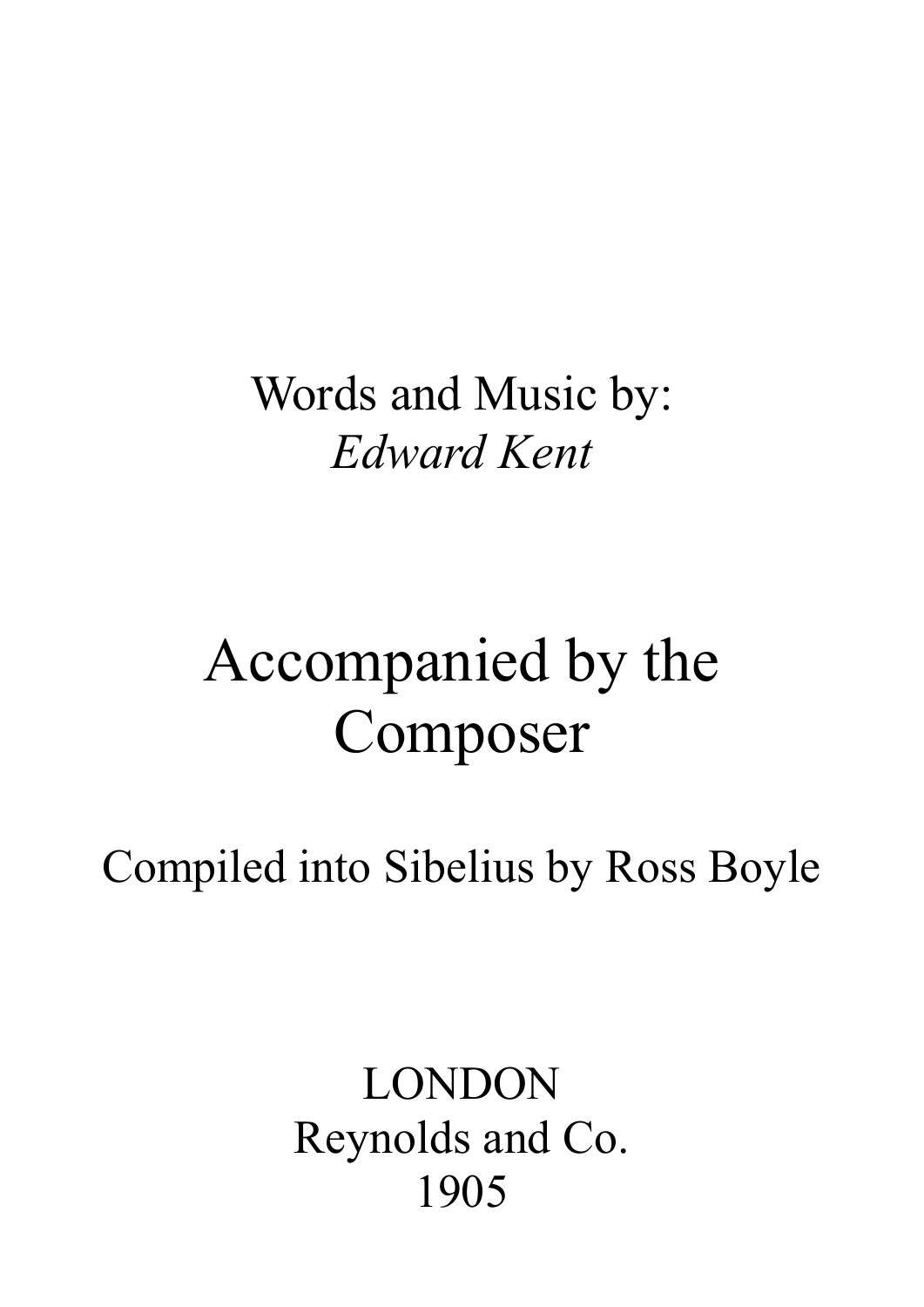## Accompanied by the Composer

Edward Kent

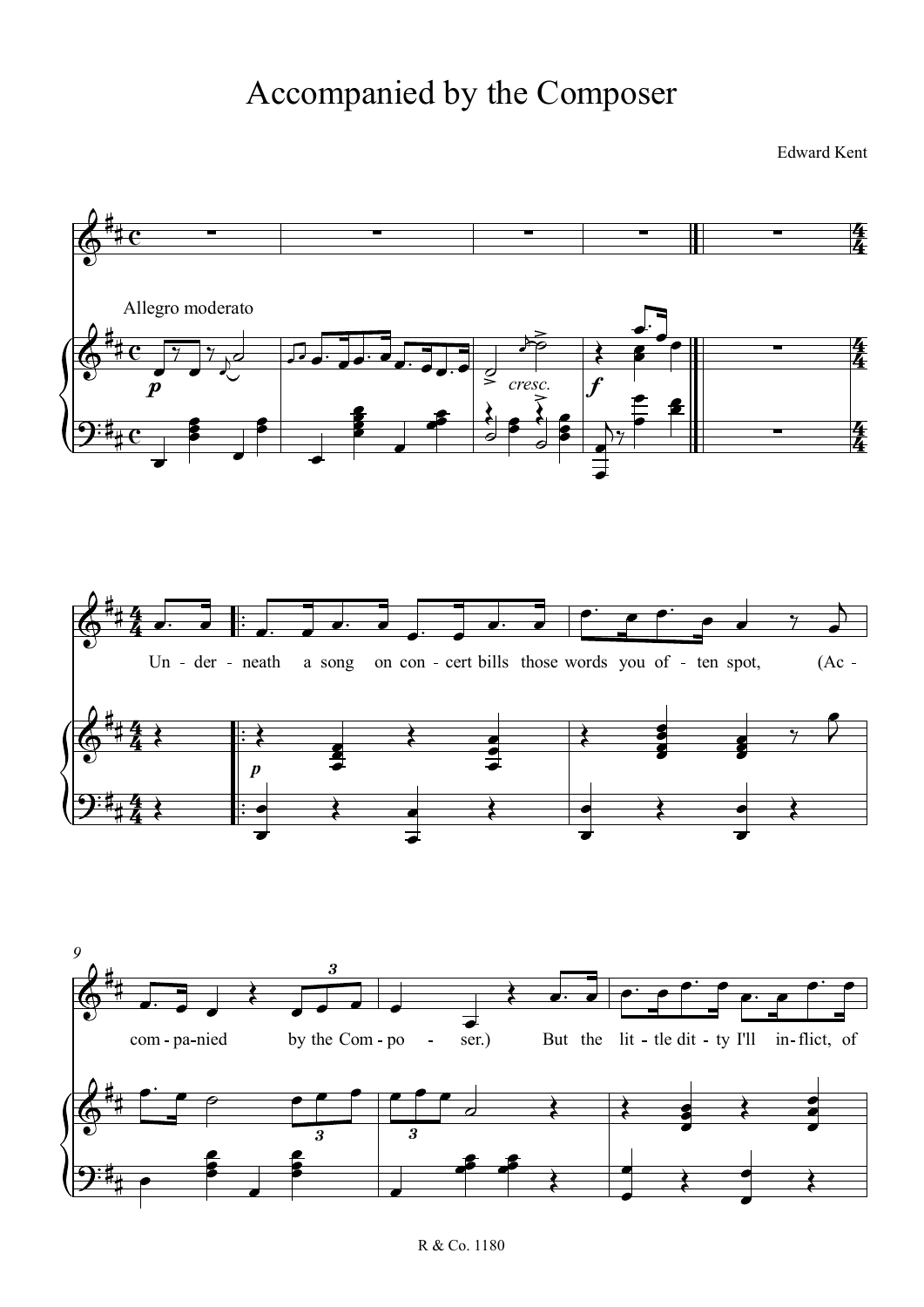





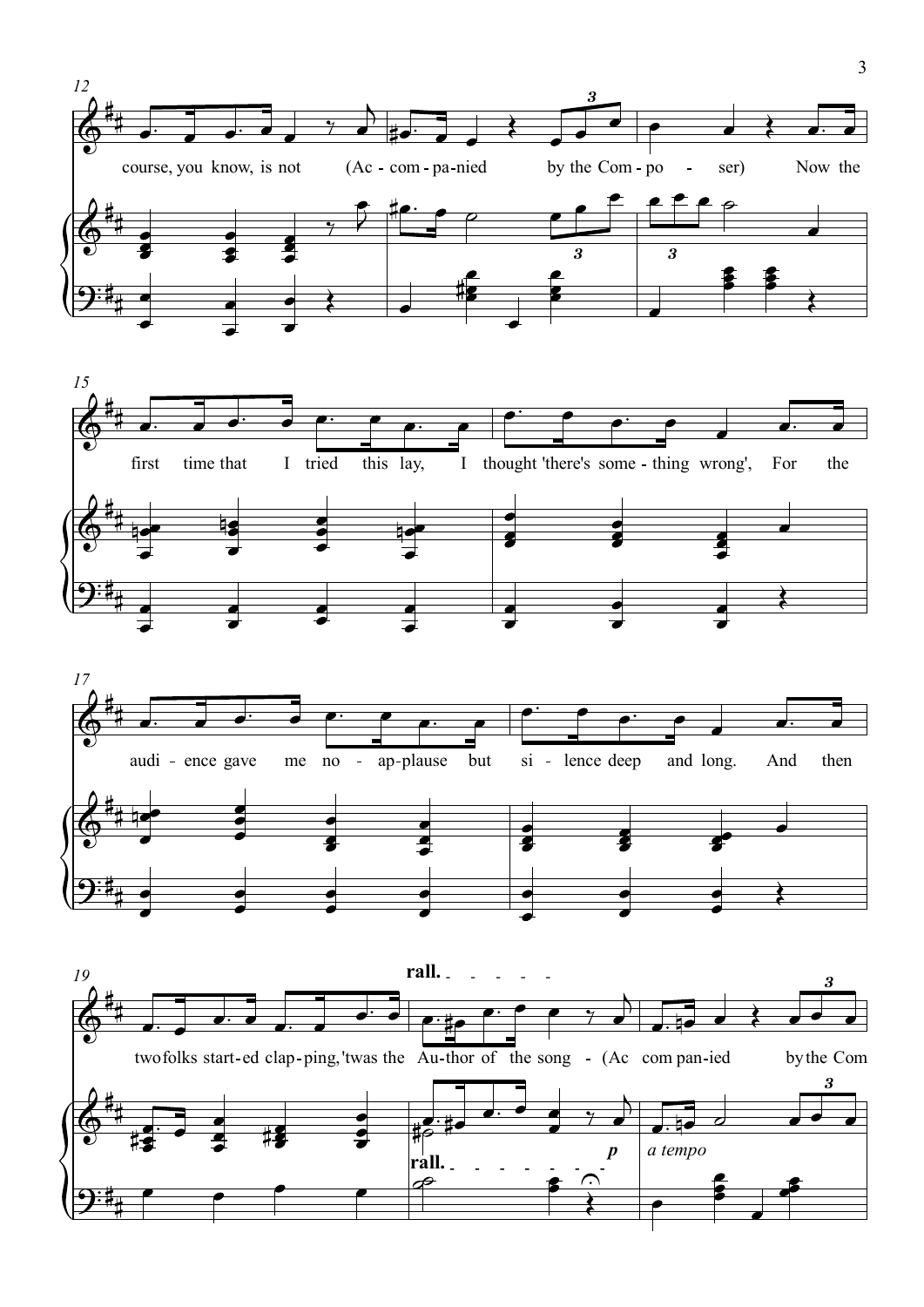